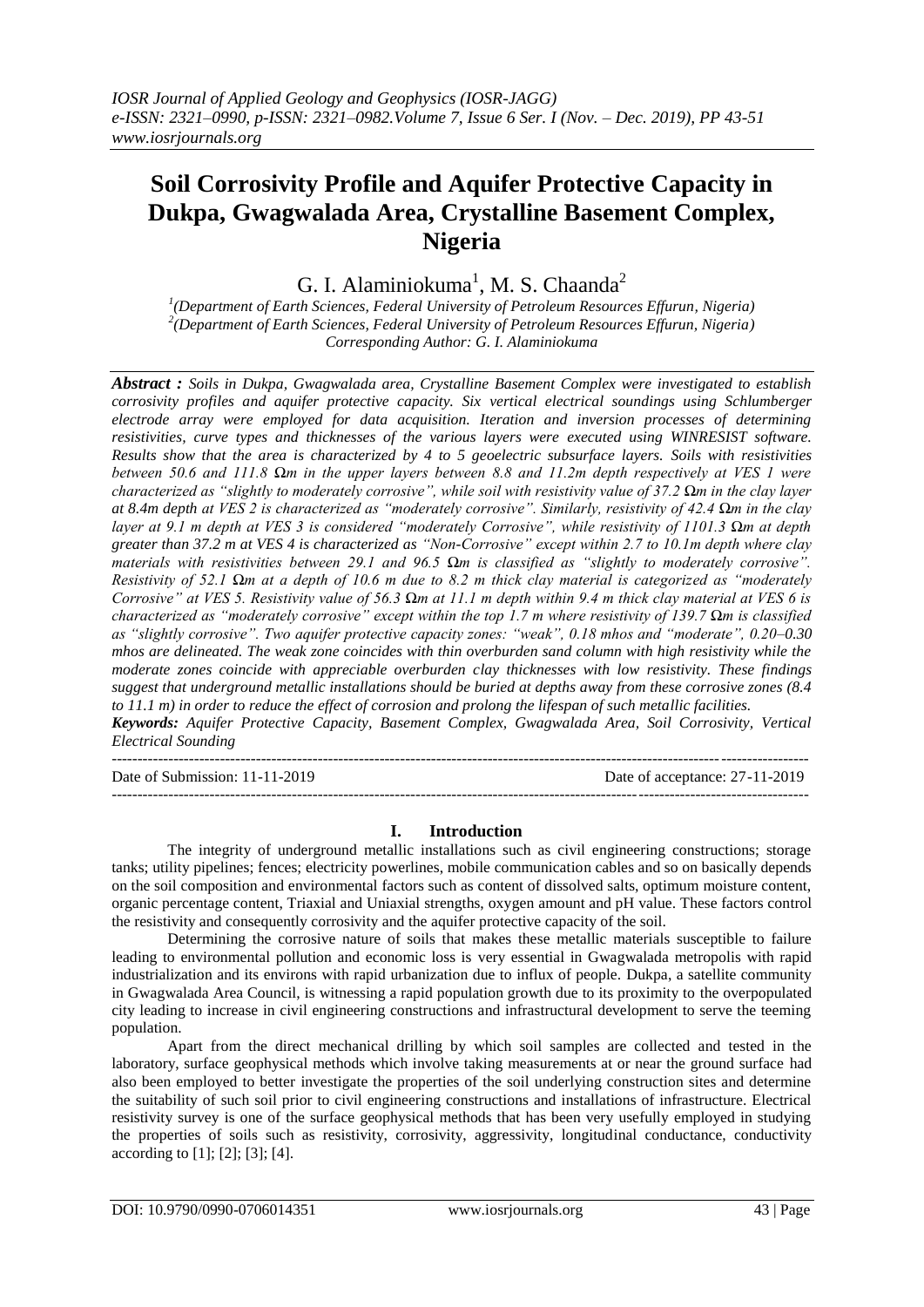Most soils are usually assumed to be very suitable for civil engineering constructions and infrastructure installations but their corrosivity levels can reduce their suitability. Consequently, it is important to critically examine the characteristics and conditions of soils supposed to be suitable during the design and constructions of civil engineering structures. Therefore, this research determines the corrosivity properties of soils suitable for civil engineering constructions and the aquifer protective capacity of such soils in Dukpa, Gwagwalada Area, Nigeria. The thicknesses, resistivities, corrosivities and Longitudinal Conductance of different soil layers have been determined using the vertical electrical sounding method.

## **II. Location and Geology of the Study Area**

The study area is Dukpa community in Gwagwalada Area Council (Figure 1), Federal Capital Territory (FCT), Abuja. Gwagwalada is located along Abuja-Lokoja road, about 55km South-west of the Abuja City Centre. It is delimited by Latitudes 80° 55′ N and 90° 77′ N and Longitude 70° 04 E and 120° 07 E. The FCT is underlain by basement complex which comprises predominantly high grade metamorphic and igneous rocks of the Precambrian age [5]; [6]; [7]; [8]; [9] (Figure 2). Review by [10]; [11] suggested that the Nigerian Basement Complex is intruded by many Pan-African syn- to post collisional plutons, which are voluminous in the eastern region than the west and are known as Older Granites. The emplacement of the Older Granite suites was typically controlled by regional NE-SW shear zones. Generally, the North North East (NNE) and South South West (SSW) of the FCT are made of gneiss, migmatites and granites which characterize the Northern Nigeria. The outcrop of schist belt is found along the Eastern margin of the FCT [12]; [13]. This belt broadens as one moves southwards and maximum size is found to the South Eastern region of the FCT. The rocks found in Gwagwalada consist of granite, gneiss, diorites, horn blende schist, mica schist, feldspathic quartz schist and migmatites [14]. These Crystalline Basement rocks lack primary porosity and permeability when fresh but can store and transmit fluids after the development of regolith and discontinuities in their rock mass due to weathering and fracturing.



**Figure 1:** Map of Gwagwalada Area Council showing Dukpa Community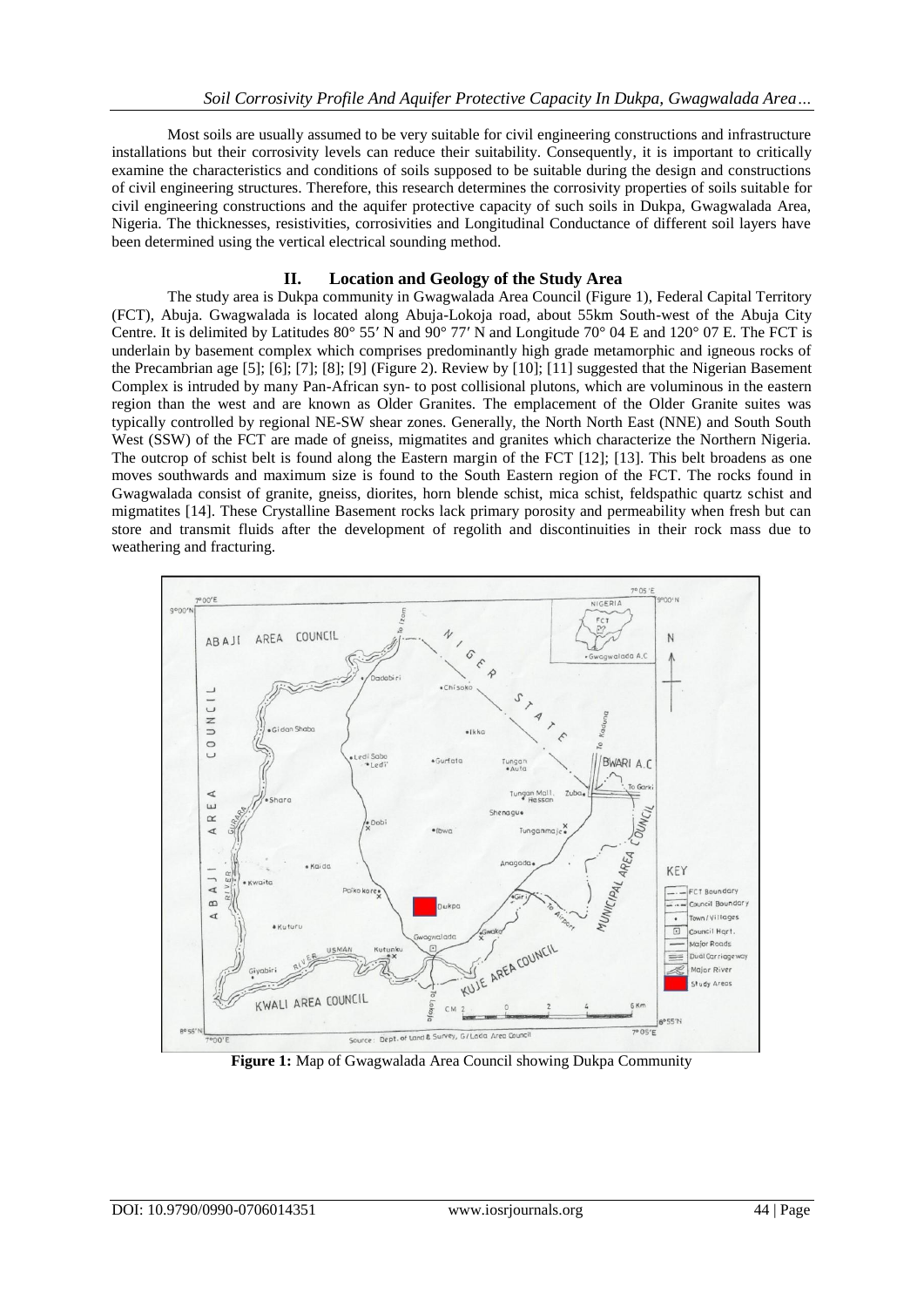

**Figure 2:** Geologic map of Nigeria, showing Gwagwalada, Abuja [9]

This regolith includes both the residual soil and the saprolite. Preliminary assessment of geophysical and borehole drilling data collected in the study area so far indicate that the weathered regolith varies in thickness from 2m or less to as deep as about 45m in places [15].

Much of the land surface have a well-developed clay soil and lateritic cover, and bedrock is not generally exposed except along the bank of streams. Granite and quartzite cobbles and gravels can be observed on the land surfaces which are compacted into the soil in some places [16]; [17]. The quartzite is dirty white to milky in colour but highly fractured [12]. The fractures are in the form of conjugate joint and cracks.

## **III. Methodology**

### **Field Data Acquisition**

The electrical resistivity data were acquired using Ohmega 1000 Resistivity Meter with its accessories along 6 traverses. The Schlumberger array (Figure 3) with a maximum half current electrodes separation of 90 m was employed. Following similar setup by [18], two current electrodes and two potential electrodes were placed in line, but not equidistant from one another and centered on the same location. The current electrodes were equidistant from the centre of the sounding, **s**. The potential electrodes were also equidistant from the centre of the sounding, but at a distance, a/2 lesser than the distance, **s.** Different spreads of current electrodes, AB were achieved, thereby resulting in different probe depths (Table 1).



**Figure 3:** Schlumberger Array for Data Acquisition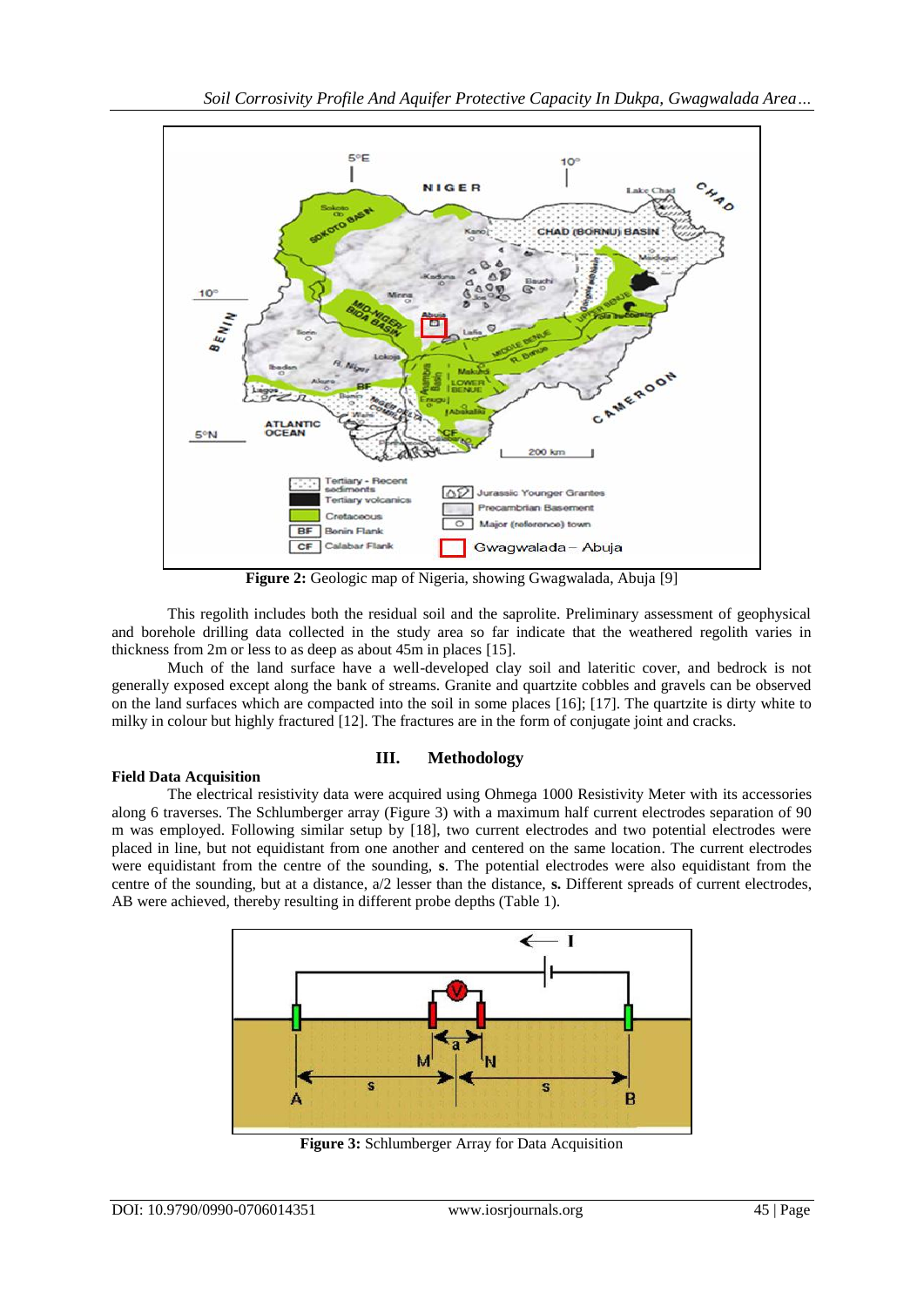| <b>ELECTRODE</b><br><b>CONFIGURATIO</b> |             | <b>TRAVERSE 1</b> |                    | <b>TRAVERSE 2</b> |                    | <b>TRAVERSE 3</b> |                          | <b>TRAVERSE 4</b> |                                                       | <b>TRAVERSE 5</b> |                    | <b>TRAVERSE 6</b> |                          |
|-----------------------------------------|-------------|-------------------|--------------------|-------------------|--------------------|-------------------|--------------------------|-------------------|-------------------------------------------------------|-------------------|--------------------|-------------------|--------------------------|
| N                                       |             |                   |                    |                   |                    |                   |                          |                   |                                                       |                   |                    |                   |                          |
| AB/2<br>(m)                             | MN/2<br>(m) | $R(\Omega)$       | $\rho_a(\Omega m)$ | $R(\Omega)$       | $\rho_a(\Omega m)$ | $R(\Omega)$       | $\rho_a(\Omega m)$       | $R(\Omega)$       | $\rho_a(\Omega m)$                                    | $R(\Omega)$       | $\rho_a(\Omega m)$ | $R(\Omega)$       | $\rho_a(\Omega m)$       |
|                                         |             |                   |                    |                   | 317.870            |                   |                          |                   |                                                       |                   |                    |                   |                          |
| 1                                       | 0.2         | 37.91             | 285.962712         | 42.14             | 334.804            | 97.66             | 736.668912               | 30.17             | 227.578344                                            | 39.22             | 295.844304         | 17.29             | 130.421928               |
| 2                                       | 0.2         | 9.87              | 307.111959         | 10.76             | 9                  | 23.63             | 735.263991               | 7.87              | 244.880559                                            | 10.86             | 337.916502         | 3.99              | 124.151643               |
|                                         |             |                   | 290.976425         |                   | 296.679            |                   |                          |                   | 202.268393                                            |                   | 298.791180         |                   | 113.630764               |
| 3                                       | 0.2         | 4.133             | 6                  | 4.214             |                    | 7.87              | 554.073184               | 2.873             | 6                                                     | 4.244             | 8                  | 1.614             | 8                        |
| 6                                       | 0.2         | 0.5646            | 159.530948<br>2    | 0.4518            | 127.658            | 0.6985            | 197.365156<br>5.         | 0.317             | 89.5701569                                            | 0.527             | 148.906853<br>9    | 0.2972            | 83.9755540               |
|                                         |             |                   | 157.289863         |                   | 154.489            |                   | 182.866968               |                   | 85.1232204                                            |                   | 167.744738         |                   | 83.3216214               |
| 6                                       | 0.6         | 1.685             | 5                  | 1.655             | 5                  | 1.959             | 9                        | 0.9119            | 9                                                     | 1.797             |                    | 0.8926            | 6                        |
|                                         |             |                   | 86.6381779         |                   | 74.2824            |                   |                          |                   | 52.6545532                                            |                   | 103.154768         |                   |                          |
| 9                                       | 0.6         | 0.4102            | 82.5044100         | 0.3517            | 2<br>67.6062       | 0.4285            | 90.5033136<br>66.8537786 | 0.2493            | 8                                                     | 0.4884            | 6<br>89.7654000    | 0.331             | 69.9103776<br>66.4399398 |
| 12                                      | 0.6         | 0.2193            | 3                  | 0.1797            |                    | 0.1777            |                          | 0.135             | 50.7893085                                            | 0.2386            | 6                  | 0.1766            | 6                        |
|                                         |             |                   | 94.4754474         |                   | 82.8919            |                   | 69.2998498               |                   |                                                       |                   | 91.0606722         |                   |                          |
| 16                                      | 0.6         | 0.1411            | 8                  | 0.1238            | 9                  | 0.1035            | 5.                       | 0.0857            | 57.3816148                                            | 0.136             |                    | 0.1127            | 75.4598365               |
|                                         |             |                   | 111.580753         | 0.0999            | 104.588            | 0.0803            | 84.0728529               | 0.0612            | 64.0908962                                            | 0.0969            | 101.511270         | 0.0896            | 93.8492529               |
| 20                                      | 0.6         | 0.1066            | 5<br>107.411396    | 2                 | 6<br>103.926       | 2                 | 4                        | 3                 | 3                                                     | 8                 | 105.139950         | 6                 | 2                        |
| 20                                      | 2           | 0.3452            |                    | 0.334             | 4                  | 0.2884            | 89.7376788               | 0.2312            | 71.9394984                                            | 0.3379            | 3                  | 0.328             | 102.059496               |
|                                         |             |                   | 130.282850         |                   | 131.307            |                   | 110.960000               |                   | 76.8034480                                            |                   |                    |                   | 123.353949               |
| 25                                      | 2           | 0.267             | 3                  | 0.2691            | 5                  | 0.2274            | 6                        | 0.1574            | 5                                                     | 0.2333            | 113.83891          | 0.2528            | 6                        |
| 30                                      | 2           | 0.2193            | 154.394217<br>6    | 0.2234            | 157.280            | 0.1868            | 131.513177<br>6          | 0.132             | 92.932224                                             | 0.19              | 133.76608          | 0.198             | 139.398336               |
|                                         |             |                   | 179.216060         |                   | 180.175            |                   | 152.928479               |                   | 105.150322                                            |                   | 146.596434         |                   | 156.766082               |
| 35                                      | 2           | 0.1868            |                    | 0.1878            | 5                  | 0.1594            | 6                        | 0.1096            | 2                                                     | 0.1528            | 6                  | 0.1634            | 6                        |
|                                         |             |                   | 207.546433         |                   | 207.546            |                   |                          | 0.0959            | 120.339309                                            |                   | 174.063111         |                   |                          |
| 40                                      | 2           | 0.1655            | 5                  | 0.1655            |                    | 0.137             | 171.805809               | 6                 |                                                       | 0.1388            | 6                  | 0.136             | 170.551752               |
| 45                                      | 2           | 0.1482            | 235.341711         | 0.1462            | 232.165            | 0.1198            | 190.242489               | 0.0859            | 136.425144                                            | 0.1237            | 196.435692         | 0.1188            | 188.654489               |
| 50                                      | 2           | 0.1309            | 256.725268<br>8    | 0.1279            | 250.841<br>6       | 0.1056            | 207.106099<br>2          | 0.0784<br>9       | 153.937099<br>7                                       | 0.1025            | 201.02628          | 0.1045            | 204.948744               |
|                                         |             |                   | 279.390463         |                   | 269.895            | 0.0952            | 226.099758               |                   | 171.147429                                            | 0.0950            | 225.601271         | 0.0924            | 219.358306               |
| 55                                      | 2           | 0.1177            | 3                  | 0.1137            | 5                  | 5                 |                          | 0.0721            |                                                       |                   | 3                  |                   | 8                        |
| 60                                      | 2           | 0.1045            | 295.270706<br>5    | 0.1035            | 292.445            | 0.0860            | 243.026157<br>6          | 0.0662            | 187.080129                                            | 0.0838            | 237.007721         | 0.0827<br>6       | 233.843097               |
|                                         |             |                   | 0.0976 324.003611  |                   | 0.0966 320.620     |                   |                          |                   | 262.015409 0.0614 203.741855 0.0805 267.189384 0.0754 |                   |                    |                   | 250.241299               |
| 65                                      | 2           | 9<br>0.0892       | 8<br>343.386076    | 7<br>0.0885       | 6<br>340.654       | 0.079<br>0.0733   | 3<br>282.025915          | 3<br>0.0571       | 6<br>219.934819                                       | 6<br>0.0750       | 4                  | 5.<br>0.0699      | 269.138358               |
| 70                                      | 2           | 6                 | 3.                 | 5.                |                    | 1                 | 9                        |                   | 4                                                     | 3.                | 288.642811         | 6                 | 7                        |
|                                         |             | 0.0812            | 358.812768         | 0.0862            | 380.763            | 0.0687            | 303.604009               |                   | 233.643469                                            |                   | 306.960702         | 0.0639            |                          |
| 75                                      | 2           | 4<br>0.0750       | 377.125301         | 0.0778            | 8<br>391.398       |                   | 6                        | 0.0529<br>0.0491  | 247.011041                                            | 0.0695<br>0.0673  | 338.628768         | 7.<br>0.0541      | 282.536347<br>271.988556 |
| 80                                      | 2           | 4                 | 3                  | 8                 | 2                  |                   |                          | 5.                | 6                                                     | 8                 | 7                  | 2                 | 8                        |
| 85                                      | 2           | 0.0694<br>6       | 394.109146         | 0.0730            | 414.251            |                   | ä,                       | 0.0444            | 252.318366                                            | $\mathbf{r}$      | ä,                 | 0.0534<br>1       | 303.043039<br>1          |
|                                         |             | 0.0650            | 414.065608         | 0.0680            | 432.768            | $\mathbf{r}$      |                          | 0.0430            | 273.859647                                            | $\omega$          |                    | 0.0509            |                          |
| $\frac{90}{2}$                          | 2           | 9.                | 9                  | 3                 | 2                  |                   |                          | 5.                | 6                                                     |                   |                    | 7                 | 324.242189               |

**Table 1:** Vertical Electrical Sounding Data Acquired in Dukpa, Gwagwalada Area, Abuja, Nigeria

#### **Computation of Soil Apparent Resistivity, ρ<sup>a</sup>**

The apparent resistivity was computed using the equation:

$$
\rho_a = \frac{2\pi\Delta V}{I\left[\frac{1}{A_M} - \frac{1}{A_N} - \frac{1}{B_M} + \frac{1}{B_N}\right]}
$$

Where  $\rho_a$  is apparent resistivity,  $\frac{d\rho}{dt}$  is the resistance, R and  $\left|\frac{d\rho}{dt} - \frac{1}{\rho_a} - \frac{1}{\rho_a} + \frac{1}{\rho_a}\right|$  is the geometric factor.

(1)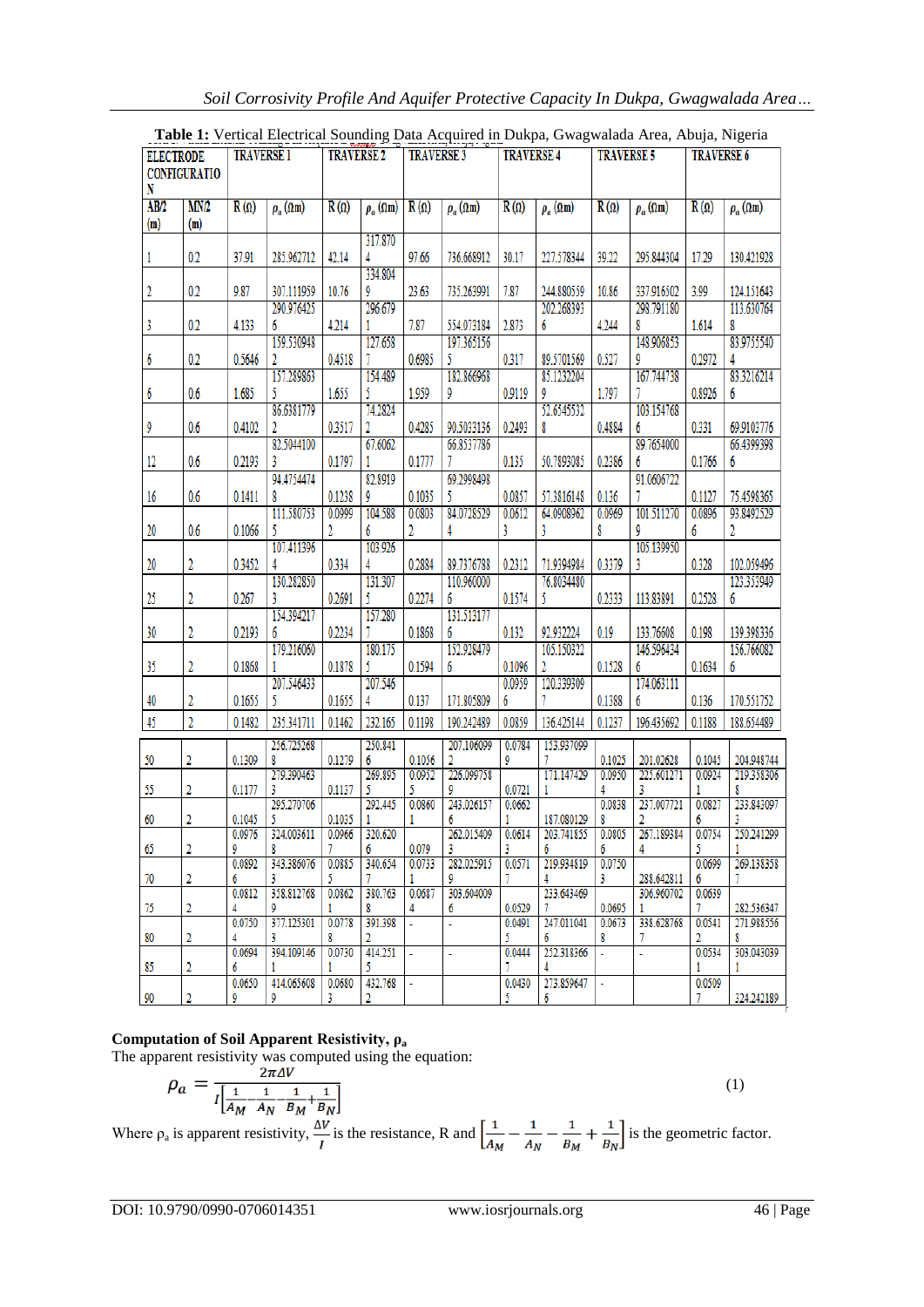#### **Evaluation of Soil Corrosivity**

The soil resistivity values obtained from the interpretations of the VES results were utilized in evaluating the corrosivity of the subsoils.

| <b>Table 2:</b> Resistivity-Corrosivity Classification based on [19] |                               |  |  |  |  |  |
|----------------------------------------------------------------------|-------------------------------|--|--|--|--|--|
| SOIL RESISTIVITY (Ωm)                                                | <b>SOIL CORROSIVITY</b>       |  |  |  |  |  |
| < 10                                                                 | Very strongly corrosive (VSC) |  |  |  |  |  |
| $10 - 60$                                                            | Moderately corrosive (MC)     |  |  |  |  |  |
| $60 - 180$                                                           | Slightly corrosive (SC)       |  |  |  |  |  |
| >180                                                                 | Practically non-corrosive     |  |  |  |  |  |

**Table 2:** Resistivity-Corrosivity Classification based on [19]

### **Computation of Longitudinal Conductance**

The total longitudinal conductance  $(S_T)$  of the overburden unit at each vertical electrical sounding station was obtained from the mathematical relation [20]:

$$
S_T = \sum_{i=1}^n \frac{h_i}{\rho_i} \tag{2}
$$

Where  $S_T$  = Total Longitudinal Conductance of the overburden layer;  $\rho_i$  = Layer Resistivity;  $h_i$  = Layer Thickness and  $n =$  Number of Layers

#### **Evaluation of Aquifer Protective Capacity**

Aquifer protective capacity (APC) is inferred from longitudinal conductance. According to [2], highly impervious materials such as clay and shale usually have high longitudinal conductance values (resulting from their low resistivity values) while pervious materials such as sand and gravels have low longitudinal conductance values (resulting from their high resistivity values). While high longitudinal conductance value corresponds to excellent and good APC, low longitudinal conductance values are associated with poor and weak APC. Table 3 shows the classification of Aquifer Protective Capacity based on Longitudinal Conductance [21].

**Table 3:** Longitudinal Conductance and Aquifer Protective Capacity [21]

| LONGITUDINAL CONDUCTANCE, | <b>AQUIFER PROTECTIVE CAPACITY</b> |
|---------------------------|------------------------------------|
| S(mhos)                   |                                    |
| >10                       | Excellent                          |
| $5 - 10$                  | Very Good                          |
| $0.7 - 4.49$              | Good                               |
| $0.2 - 0.69$              | Moderate                           |
| $0.1 - 0.19$              | Weak                               |
| < 0.1                     | Poor                               |

## **IV. Data Interpretation**

The apparent resistivity values obtained from equation (1) were plotted against half current electrode separation spacing. From these plots, qualitative deductions, such as the resistivity of the layer, the depth to each layer, and the curve types were made. The WINRESIST software was employed in executing the iteration and inversion processes of determining the resistivities and thicknesses of the various layers. The iteration process was conducted for each sounding station until the root mean square (RMS) error of lower than or equal to 2.5% was obtained.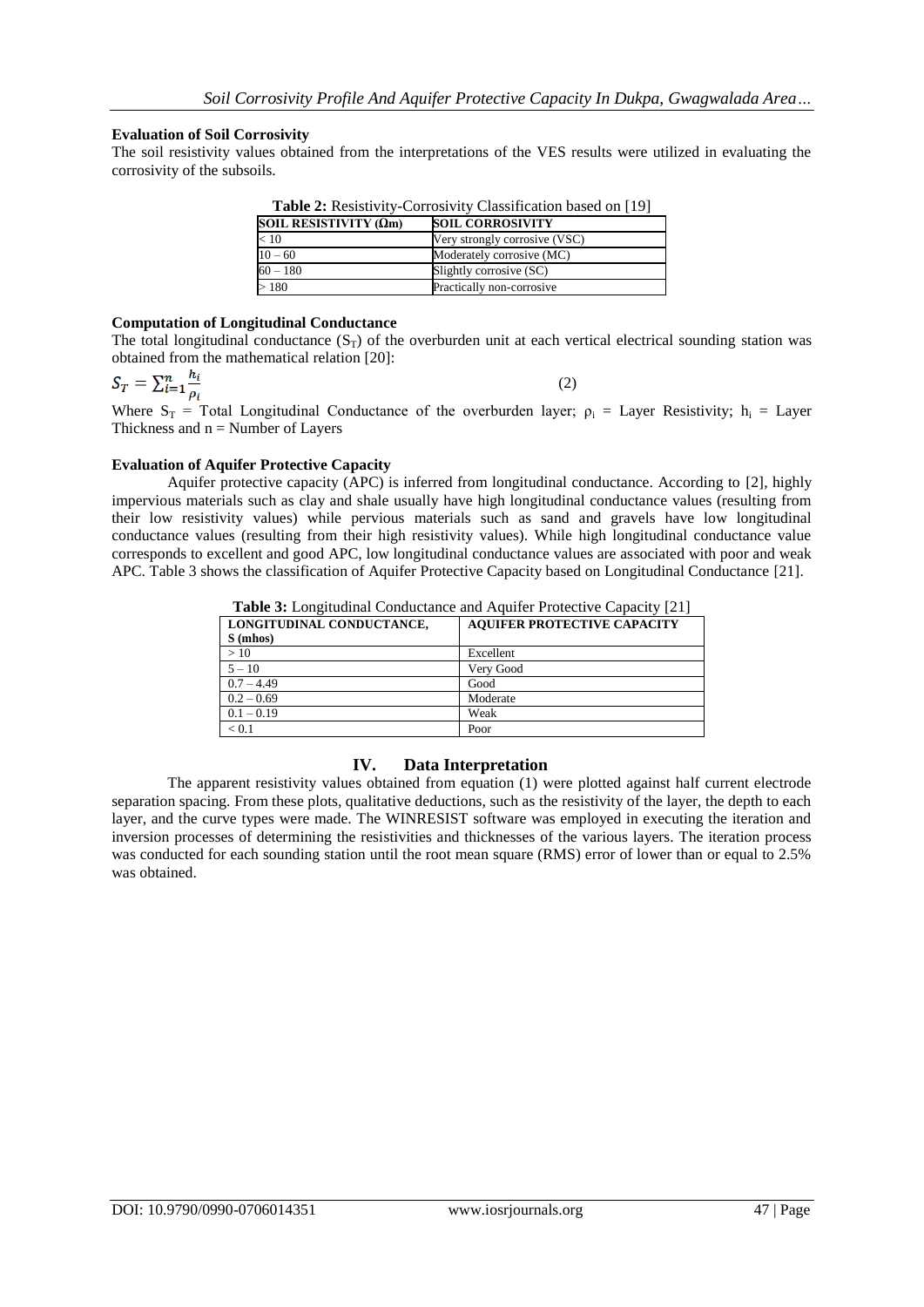#### **V. Results and Discussion**

Figures  $4(a - f)$  show the geoelectric sections for the six traverses. Generally, the QHA type curve was observed in the study area.



Table 4 is a summary of the interpretation of the results of the Vertical Electrical Sounding in the study area. The results show that the area is characterized by 4 to 5 geoelectric subsurface layers.

| <b>Sounding</b><br><b>Locations</b> | <b>Lavers</b> | Resistivity,<br>$p(\Omega m)$ | Corrosivity<br>(Aggressivity) | Thickness, Depth,<br>$\mathbf{h}(\mathbf{m})$ | D(m) | Longitudinal<br>Conductance,<br>(mhos) | Aquifer<br><b>SProtective</b><br>Capacity<br>(APC) | Soil lithology |
|-------------------------------------|---------------|-------------------------------|-------------------------------|-----------------------------------------------|------|----------------------------------------|----------------------------------------------------|----------------|
|                                     |               | 326.1                         | Non-Corrosive                 | 2.4                                           | 2.4  | 0.00736                                |                                                    | Topsoil        |
|                                     |               | 50.6                          | Moderately corrosive          | 6.4                                           | 8.8  | 0.126482                               |                                                    | Clav           |
|                                     | Ш             | 111.8                         | Slightly Corrosive            | 2.4                                           | 11.2 | 0.021467                               |                                                    | Clayey Sand    |
| VES 1                               |               | 653.3                         | Non-Corrosive                 | 15.2                                          | 26.4 | 0.023266                               |                                                    | Sandy Clay     |
|                                     |               | 1418.3                        | Non-Corrosive                 |                                               |      |                                        |                                                    | Sand           |
|                                     |               |                               |                               |                                               |      | $S_T = 0.18$                           | Weak                                               |                |

**Table 4: VES Data Interpretation Results in the Study Area**

DOI: 10.9790/0990-0706014351 www.iosrjournals.org 48 | Page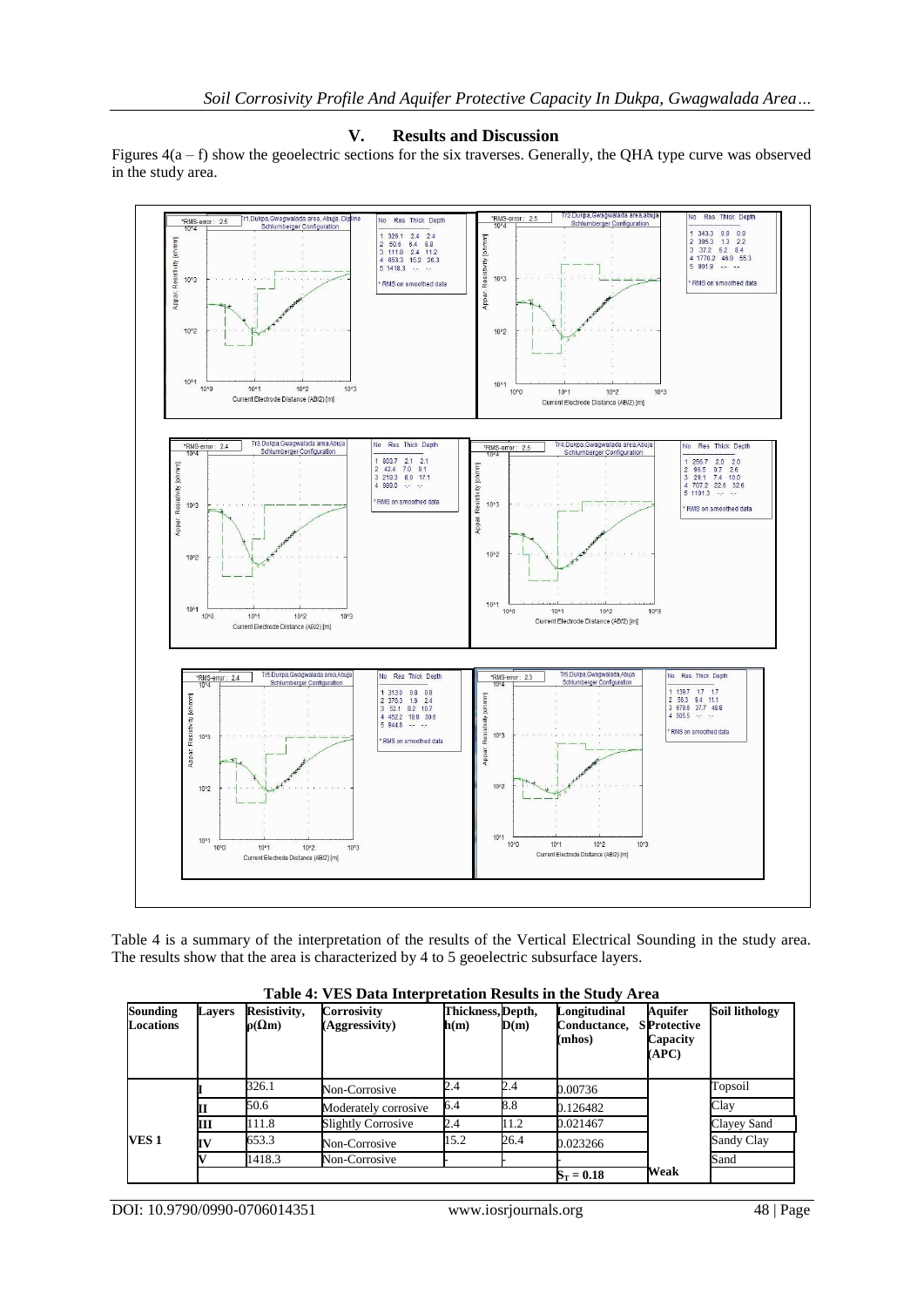|                  |                         | 343.3                  | Non-Corrosive                                  | 0.9              | 0.9     | 0.002622     |                 | Topsoil         |
|------------------|-------------------------|------------------------|------------------------------------------------|------------------|---------|--------------|-----------------|-----------------|
|                  | $\overline{\mathbf{I}}$ | 395.3                  | Non-Corrosive                                  | 1.3              | $2.2\,$ | 0.003289     |                 | Clavey Sand     |
| VES <sub>2</sub> | ПĪ                      | 37.2                   | Moderately corrosive                           | 6.2              | 8.4     | 0.166667     |                 | Clay            |
|                  | <b>IV</b>               | 1770.2                 | Non-Corrosive                                  | 46.9             | 55.3    | 0.026494     |                 | Sand            |
|                  | V                       | 901.9                  | Non-Corrosive                                  |                  |         |              |                 | Sandy Clay      |
|                  |                         |                        |                                                |                  |         | $S_T = 0.20$ | Moderate        |                 |
|                  |                         | 803.7                  | Non-Corrosive                                  | 2.1              | 2.1     | 0.002613     |                 | <b>Top Soil</b> |
|                  | II.                     | 42.4                   | Moderately corrosive                           | 7.0              | 9.1     | 0.165094     |                 | Clay            |
| VES <sub>3</sub> | $\overline{\mathbf{H}}$ | 219.3                  | Non-Corrosive                                  | $\overline{0.8}$ | 17.1    | 0.03648      |                 | Clayey Sand     |
|                  | IV                      | 989.0<br>Non-Corrosive |                                                |                  |         |              |                 | Sand            |
|                  |                         |                        |                                                |                  |         | $S_T = 0.20$ | <b>Moderate</b> |                 |
|                  |                         | 256.7                  | Non-Corrosive                                  | 2.0              | 2.0     | 0.007791     |                 | Topsoil         |
|                  | II.                     | 96.5                   | <b>Slightly Corrosive</b>                      | 0.7              | 2.7     | 0.007254     |                 | Clayey Sand     |
|                  | Ш                       | 29.1                   | Moderately corrosive                           | 7.4              | 10.1    | 0.254296     |                 | Clay            |
| VES <sub>4</sub> | <b>IV</b>               | 707.2                  | Non-Corrosive                                  | 22.6             | 32.7    | 0.031957     |                 | Coarse sand     |
|                  | V                       | 1101.3                 | Non-Corrosive                                  |                  |         |              | <b>Moderate</b> | Fine sand       |
|                  |                         |                        |                                                | $S_T = 0.30$     |         |              |                 |                 |
|                  |                         | 313.0                  | Non-Corrosive                                  | 0.8              | 0.8     | 0.002556     |                 | Top soil        |
|                  | II.                     | 376.3                  | Non-Corrosive                                  | 1.6              | 2.4     | 0.004252     |                 | Clayey Sand     |
| VES <sub>5</sub> | Ш                       | 52.1                   | Moderately corrosive<br>452.2<br>Non-Corrosive |                  | 10.6    | 0.15739      |                 | Clay            |
|                  | [V                      |                        |                                                |                  | 30.5    | 0.044007     |                 | Sandy Clay      |
|                  | V                       | 944.8<br>Non-Corrosive |                                                |                  |         |              |                 | Sand            |
|                  |                         |                        |                                                |                  |         | $S_T = 0.21$ | <b>Moderate</b> |                 |
|                  |                         | 139.7                  | <b>Slightly Corrosive</b>                      | 1.7              | 1.7     | 0.012169     |                 | Top soil        |
| VES 6            | ſT                      | 56.3                   | Moderately corrosive                           | 9.4              | 11.1    | 0.166963     |                 | Clay            |
|                  | Ш                       | 679.6                  | Non-Corrosive                                  | 37.7             | 48.8    | 0.055474     |                 | Sand            |
|                  | [V                      | 505.5                  | Non-Corrosive                                  |                  |         |              |                 | Sandy Clay      |
|                  |                         |                        |                                                |                  |         | $S_T = 0.24$ | <b>Moderate</b> |                 |

*Soil Corrosivity Profile And Aquifer Protective Capacity In Dukpa, Gwagwalada Area…*

**VES 1:** This station is located at Latitude 08°55'25.7" N and Longitude 007°04'16.3" E at an elevation of 213m. Five geoelectric layers are delineated at this zone. Soil deposits are characterized by clayey sand, sandy clay, sand and clay. The lowest resistivity value between 50.6 and 111.8 Ωm was observed in the upper layers between the depth of 8.8 and 11.2m respectively. This is as a result of clay materials observed within this layer. Soils within this layer are characterized as "slightly to moderately corrosive". While above and below this layer, the soils are characterized as 'non-corrosive' since the resistivity values here are from 326.1 to 1418.3  $\Omega$ m. The total longitudinal conductance in this zone is computed as 0.18 mhos which classifies the soil as having "weak" aquifer protective capacity.

**VES 2:** This station is located at Latitude 08°58'24.8" N and Longitude 007°04'15.4" E at an elevation of 212m. Five geoelectric layers are delineated at this zone. Uppermost sediments (less than 1.5m thick) are characterized by top soil materials which are mostly porous and permeable with high resistivity. The lowest resistivity value was 37.2  $\Omega$ m was observed in the clay layers at a depth of 8.4m. Soil within this layer is characterized as "Moderately Corrosive". Above and below this layer, the soils are characterized as "noncorrosive' since the resistivity values here are from 343.3 to 1770.2  $\Omega$ m. The total longitudinal conductance in this zone is computed as 0.20 mhos which classifies the soil here as having "moderate" aquifer protective capacity.

**VES 3:** This station is located at Latitude 08°58'23.9" N and Longitude 007°04'4" E at an elevation of 213m. Four geoelectric layers are delineated at this zone. Soil layers at this zone are characterized by porous and permeable top soil materials and clay minerals. The clay material is observed to be the cause of the low resistivity. Low resistivity value of 42.4  $\Omega$ m was observed at the clay layer at 9.1 m depth. Soil layers here are characterized as "moderately Corrosive". Above and below this layer, the soils are characterized as "noncorrosive' since the resistivity values here are from 219.3 to 989.0  $\Omega$ m. The total longitudinal conductance in this zone is computed as 0.20 mhos which classifies the soil here as having "moderate" aquifer protective capacity.

**VES 4:** This station is located at Latitude 08°58'15.9" N and Longitude 007°04'5.1" E at an elevation of 213m. Five geoelectric layers are delineated at this zone. This zone showed high resistivity values up to 1101.3 Ωm at a depth greater than 37.2 m. Soil layers in this zone are characterized as "Non-Corrosive" except within 2.7 to 10.1m depth where clay minerals with resistivity values are observed to be between 29.1 and 96.5 Ωm and classified as "slightly to moderately corrosive". The total longitudinal conductance in this zone is computed as 0.30 mhos which classifies the soil here as having "moderate" aquifer protective capacity.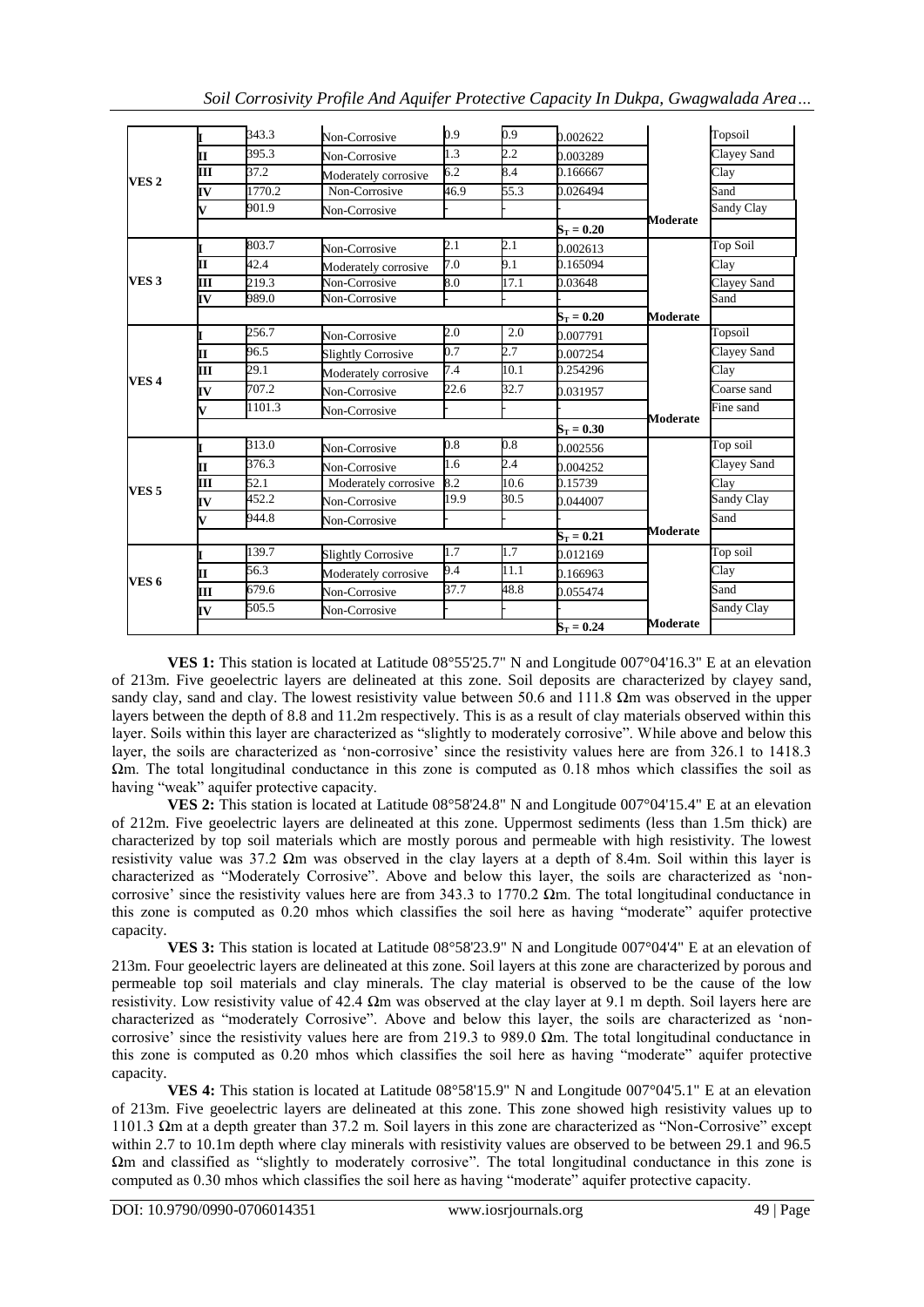**VES 5:** This station is located at Latitude 08°58'22.4" N and Longitude 007°03'59.1" E at an elevation of 213m. Five geoelectric layers are delineated at this zone. Low resistivity value of 52.1 Ωm was observed at a depth of 10.6 m due to 8.2 m thick clay material. The soil in this layer is characterized as "moderately Corrosive". Other soil layers above or below this layer with high resistivities ranging from 313.0 to 944.8  $\Omega$ m are classified as "Non-corrosive". The total longitudinal conductance in this zone is computed as 0.21 mhos classifying the soil here as having "moderate" aquifer protective capacity.

**VES 6:** This station is located at Latitude 08°58'24.1" N and Longitude 007°04'16.8" E at an elevation of 212m. Four geoelectric layers are delineated at this zone. This zone showed low resistivity value of 56.3  $\Omega$ m at a depth of 11.1 m within the clay material of 9.4 m thickness. Soil layers in this layer are characterized as "Moderately Corrosive" except within the top 1.7 m depth where resistivity value of 139.7 Ωm was observed and classified as "slightly corrosive". From the depth of 48.8 m and below, the soil layers are classified as "Non-corrosive". The total longitudinal conductance in this zone is computed as 0.24 mhos which classifies the soil here as having "moderate" aquifer protective capacity.

#### **VI. Conclusion and Recommendation**

The study reveals that resistivity values vary within different soil layers at the various VES stations due to the mineralogical composition of the different rock types which weathered to constitute the soil. Very low resistivity values are observed to be prevalent in zones with high clay rock forming minerals and these mainly contributed to the "slight to moderate" corrosivity of the soils. Different soil layers have different degrees of corrosivity. Soils are "moderately corrosive" in the clay layer within the depths of 8.8, 8.4, 9.1, 10.1, 10.6 and 11.1 m respectively at the VES stations and "slightly corrosive" at VES 1 at a depth of 11.2 m, VES 4 at 2.7 m and VES 6 at 1.7 m.

Two aquifer protective capacity zones, deduced from the longitudinal conductance: weak, 0.18 mhos and moderate 0.20–0.30 mhos are delineated. The weak aquifer protective capacity zones coincide with zones of shallow or thin overburden with sand column and high resistivity while the moderate zones coincide with zones of appreciable overburden thicknesses and low electrical resistivity with clay column. The results reveal that the weak aquifer protective capacity zones are vulnerable to anthropogenic pollution sources (mines waste disposal, acid deposition, sewage sludge, municipal wastes, water sludge, urban composts, atmospheric deposits and other industrial chemicals and wastes) in the area. The moderate aquifer protective capacity zones have higher tendency of resisting the permeation of contaminant fluids such that in any event of contamination such zones are apparently safe.

Consequent upon the findings of this study, it is recommenced that underground metallic installations such as civil engineering constructions; storage tanks; utility pipelines; fences; electricity powerlines, mobile communication cables should be buried at depths away from these corrosive zones (8.4 to 11.1 m) in order to reduce the effect of corrosion and prolong the lifespan of such metallic facilities.

#### **References**

- [1]. Abdulsalam N. N. and Ologe O, The use Of Resistivity Profiling Method in Groundwater Investigation of a typical Basement Complex: A Case Study Of L.E. A Primary School-Dagiri In Gwagwalada Area Northcentral Nigeria. Rep. Opinion; 5(5), 2013, 48- 53.
- [2]. Adeniji, A. E., Omonona, O. V., Obiora, D. N. and Chukudebelu, J. U, Evaluation of soil corrosivity and aquifer protective capacity using geoelectrical investigation in Bwari Basement Complex Area, Abuja, J. Earth Syst. Sci. 123(3), 2014, 491–502.
- [3]. Ojo, E. O., Adelowo, A., Abdulkarim, H. M. and Dauda, A. K, A Probe into the Corrosivity Level and Aquifer Protective Capacity of the Main Campus of the University of Abuja, Nigeria: Using Resistivity Method. Physics Journal 1(2), 2015, 172-178.
- [4]. Oyedele, A. A., Olayanju, G. M., Talabi, A. O., Ogunyebi, S. N. and Ojo, O. F, Soil corrosivity and aquifer protective capacity of overburden units in Ado-Ekiti, southwestern Nigeria. RMZ – M&G. 64, 2017, 045–058.
- [5]. Oyawoye, M. O, The geology of the Nigerian basement complex. Journal of Mining and Geology, 1(1), 1964, 87-102.
- [6]. McCurry, P, Pan-African orogeny in northern Nigeria. Geological Society of America Bulletin, 82(11), 3251-3262.
- Rahaman, M. A., Van Breemen, O., Bowden, P., & Bennett, J. N, Age migrations of anorogenic ring complexes in Northern Nigeria. The Journal of Geology, 92(2), 1984, 173-184.
- [8]. Dada, S.S, Proterozoic evolution of the Nigeria-Boborema province, in: Pankhurst, R.J., Trouw, R.A.J., Brito Neves, B.B., de Wit, M.J. (Eds.), West Gondwana: Pre-Cenozoic Correlations across the South Atlantic Region. Geological Society of London Special Publication 294 pp, 2008, 121-136.
- [9]. Obaje, N. G, Geology and mineral resources of Nigeria, Springer, (120), 2009.
- [10]. Ferré, E.C., Caby, R., Peucat, J.J., Capdevila, R., Monie, P, Pan-African, post-collisional, ferro-potassic granite and quartzmonzonite plutons of Eastern Nigeria. Lithos 45, 1998, 255-279.
- [11]. Ferré, E.C., Gleizes, G., Caby, R, Obliquely convergent tectonics and granite emplacement in the Trans-Saharan belt of Eastern Nigeria: a synthesis. Precambrian Research 114, 2002, 199-219.
- [12]. Olugbenga, A. T., & Osiewundo, O. E, Determination of Subsurface Delineation Using Electrical Resistivity Sounding in Zuba and Environs of Gwagwalada Area Council, Abuja, North Central, Nigeria, Physics Journal, 1(2), 2015, 97-104.
- [13]. Goodenough, K. M., Lusty, P. A. J., Roberts, N. M. W., Key, R. M., & Garba, A, Post-collisional Pan-African granitoids and rare metal pegmatites in western Nigeria: Age, petrogenesis, and the "pegmatite conundrum". Lithos, 200, 2014, 22-34.
- [14]. Abam, T. K.S. and Ngah, S. A, An assessment of groundwater potentials of the Central Area District and its environs, Federal Capital City, Abuja, Nigeria: The International Journal of Engineering and Science, 2, 2013, 07 - 12.